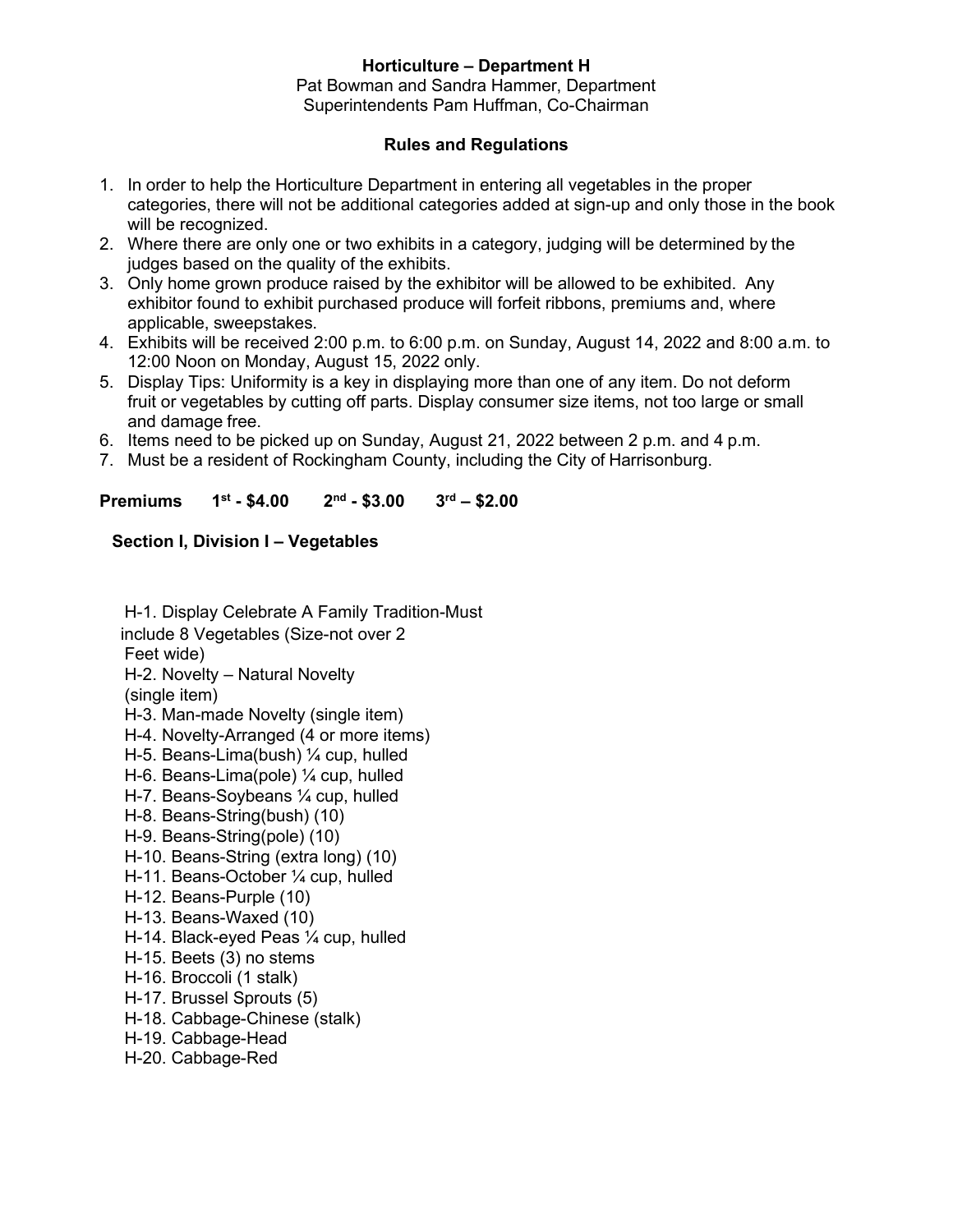H-21. Cantaloupe H-22. Carrots (3) no stems H-23. Cashew H-24. Cauliflower (1 head) H-25. Celery (1 head) H-26. Corn-Indian (3 ears, shuck) H-27. Corn-Popcorn (3 ears, shuck) H-28. Corn-Sweet White (3 ears, shuck) H-29. Corn-Sweet Yellow (3 ears, shuck) H-30. Collards H-31. Cucumbers (slicing) (3) H-32. Cucumbers (pickling) (3) H-33. Eggplant H-34. Endive H-35. Gourd (3) H-36. Gourd Display (5 different varieties) H-37. Kale H-38. Kohlrabi H-39. Lettuce (1 stalk) H-40. Mustard Green H-41. Okra (5) H-42. White Onions-Large (over 3" diameter) (3) H-43. White Onions-Small (3) H-44. Yellow Onions-Large (over 3" diameter) (3) H-45. Yellow Onions-Small (3) H-46. Red Onions-Large (over 3" diameter) (3) H-47. Red Onions-Small (3) H-48. Parsnips (3) H-49 Sweet Banana – Peppers (3) H-50. Peppers –Hot (3) H-51. Peppers-Sweet (3) H-52. Potatoes-Bliss (5) H-53. Potatoes-Cobblers (5) H-54. Potatoes-Kennebec (5) H-55. Potatoes-Red Pontiac (5) H-56. Potatoes-Sweet (5) H-57. Potatoes-Yukon Gold (5) H-58. Pumpkin H-59. Pumpkin-White H-60. Mini Pumpkin-Yellow (3) H-61. Min Pumpkin-White (3) H-62. Rhubarb (3 stems) H-63. Salsify (3) H-64. Spinach (1 stalk)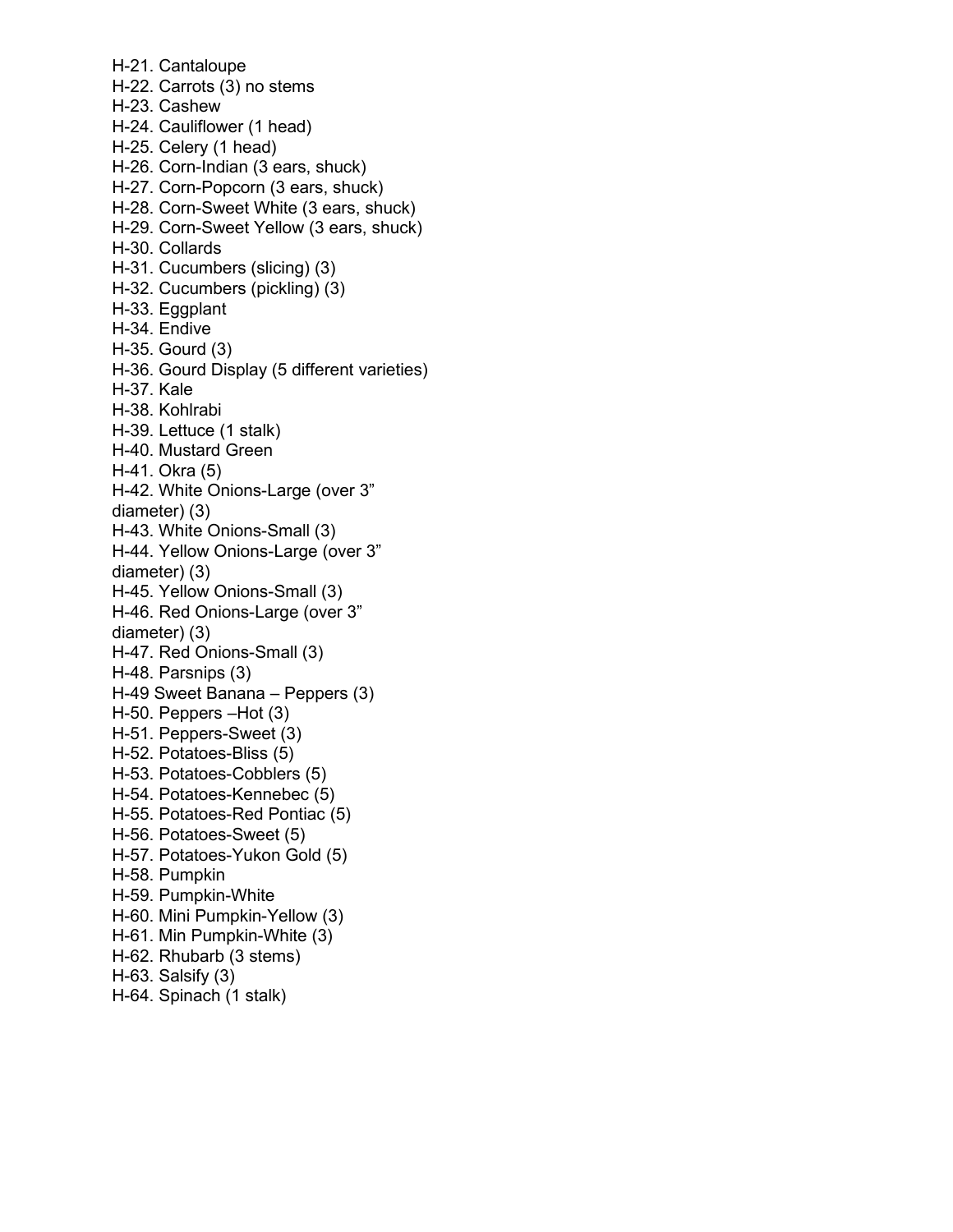H-65. Squash-Acorn H-66. Squash-Butternut H-67. Squash-Scalloped H-68. Squash-Spaghetti H-69. Squash-Straight Neck H-70. Squash-Crooked H-71. Squash-Zucchini H-72. Sunflower-Seed Head H-73. Swiss Chard (1 stalk) H-74. Tomatoes-Cherry (5) H-75. Tomatoes-Pear (5) H-76. Tomatoes-Slicing (5) H-77. Tomatoes-Italian (5) H-78. Tomatoes-Canning (5) H-79. Turnips (3, no stems) H-80. Radish (5) H-81. Rutabaga (3) H-82. Watermelons H-83. Largest Watermelon H-84. Largest Cucumber H-85. Largest Tomato H-86. Largest Head of Cabbage H-87. Largest Potato H-88. Largest Pepper H-89. Largest Cantaloupe H-90. Largest Sweet Potato H-91. Longest Green Bean H-92. Largest Pumpkin H-93. Tallest Sunflower H-94. Largest Sunflower Seed Head **Division II – Fruits**

H-95. Apples-Crab (3) H-96. Apples-Lodi (3) H-97. Apples-Golden Delicious (3) H-98. Apples-Red Delicious (3) H-99. Apples-Roma (3) H-100. Apples-Stayman (3) H-101. Blackberries (1/4 cup) H-102. Blueberries (1/4 cup) H-103. Grapes-Blue or Black (1 bunch) H-104. Grapes-Red (1 bunch) H-105. Grapes-White (1 bunch) H-106. Nectarines (5) H-107. Peaches (5) H-108. Pears (5)